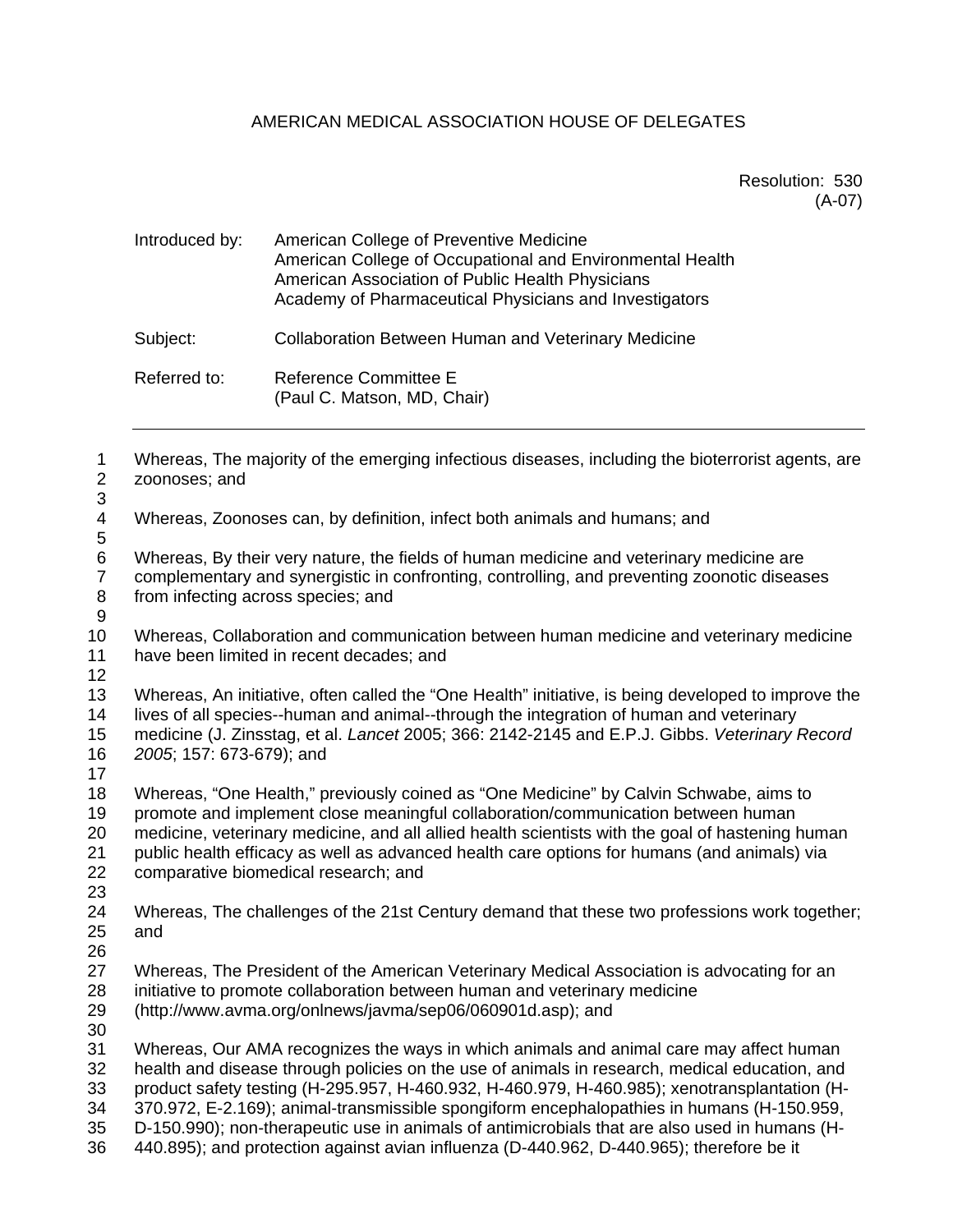1 RESOLVED, That our American Medical Association support an initiative designed to promote

- 2 collaboration between human and veterinary medicine (Directive to Take Action); and be it 3 further
- 4
- 5 RESOLVED, That our AMA support joint educational efforts between human medical and 6 veterinary medical schools (Directive to Take Action); and be it further
- $\frac{7}{8}$
- RESOLVED, That our AMA encourage joint efforts in clinical care through the assessment,
- 9 treatment, and prevention of cross-species disease transmission (Directive to Take Action); and 10 be it further
- 11
- 12 RESOLVED, That our AMA support cross-species disease surveillance and control efforts in 13 public health (Directive to Take Action); and be it further
- 14
- 15 RESOLVED, That our AMA support joint efforts in the development and evaluation of new 16 diagnostic methods, medicines, and vaccines for the prevention and control of diseases across
- 17 species (Directive to Take Action); and be it further
- 18
- 19 RESOLVED, That our AMA engage in a dialogue with the American Veterinary Medical
- 20 Association to discuss strategies for enhancing collaboration between human and veterinary
- 21 medical professions in medical education, clinical care, public health, and biomedical research<br>22 (Directive to Take Action).\* (Directive to Take Action).\*
	- \* The language shown in this last Resolved statement incorporates the change recommended by Reference Committee E (see below). The original resolution, including this one amendment, was adopted by the AMA House of Delegates on June 25, 2007.

Fiscal Note: Implement accordingly at estimated cost of \$2,000 for meeting costs and staff time.

Received: 05/24/07

#### **RELEVANT AMA POLICY**

#### **H-295.957 Use of Animals in Medical Education**

Our AMA has adopted the following guidelines on the use of animals in medical school curricula and continuing medical education courses: (1) Where appropriate, medical school faculty should consider using non-animal models in education activities; when animals are used in the curriculum, education goals should be clearly stipulated. (2) Each medical school should disseminate a policy statement to students before matriculation regarding their participation in educational experiences involving animals. (3) All educational experiences involving animals should have the approval of the institutional Animal Care and Use Committee. (4) Involved faculty should discuss with students the learning objectives of any educational experience that utilizes animals, and faculty should remain available throughout the laboratory exercise for advice and guidance on the conduct of the educational experience.  $(5)$  All educational experiences involving animals should be carried out in a humane manner without inflicting pain on the animal. This includes the appropriate use of anesthetic and analgesic drugs. (6) At the conclusion of study, animals should be euthanized in the manner described by the American Veterinary Medical Association. (CSA Rep. A, I-90; Reaffirmed: Sunset Report, I-00)

#### **H-460.932 Increased Public Education Regarding Animal Research**

Our AMA: (1) supports providing educational materials on the appropriate and compassionate use of animals in biomedical research to students of all grades from kindergarten through grade 12; (2) encourages physicians to work actively in their communities to introduce educational materials on the appropriate and compassionate use of animals in biomedical research into the curricula of all grades from kindergarten through grade 12; and (3) continues to oppose the use of violence, intimidation, and distortion by the opponents of the appropriate and compassionate use of animals in biomedical research. (Sub. Res. 511, A-96; Reaffirmed and Modified: CSAPH Rep. 3, A-06)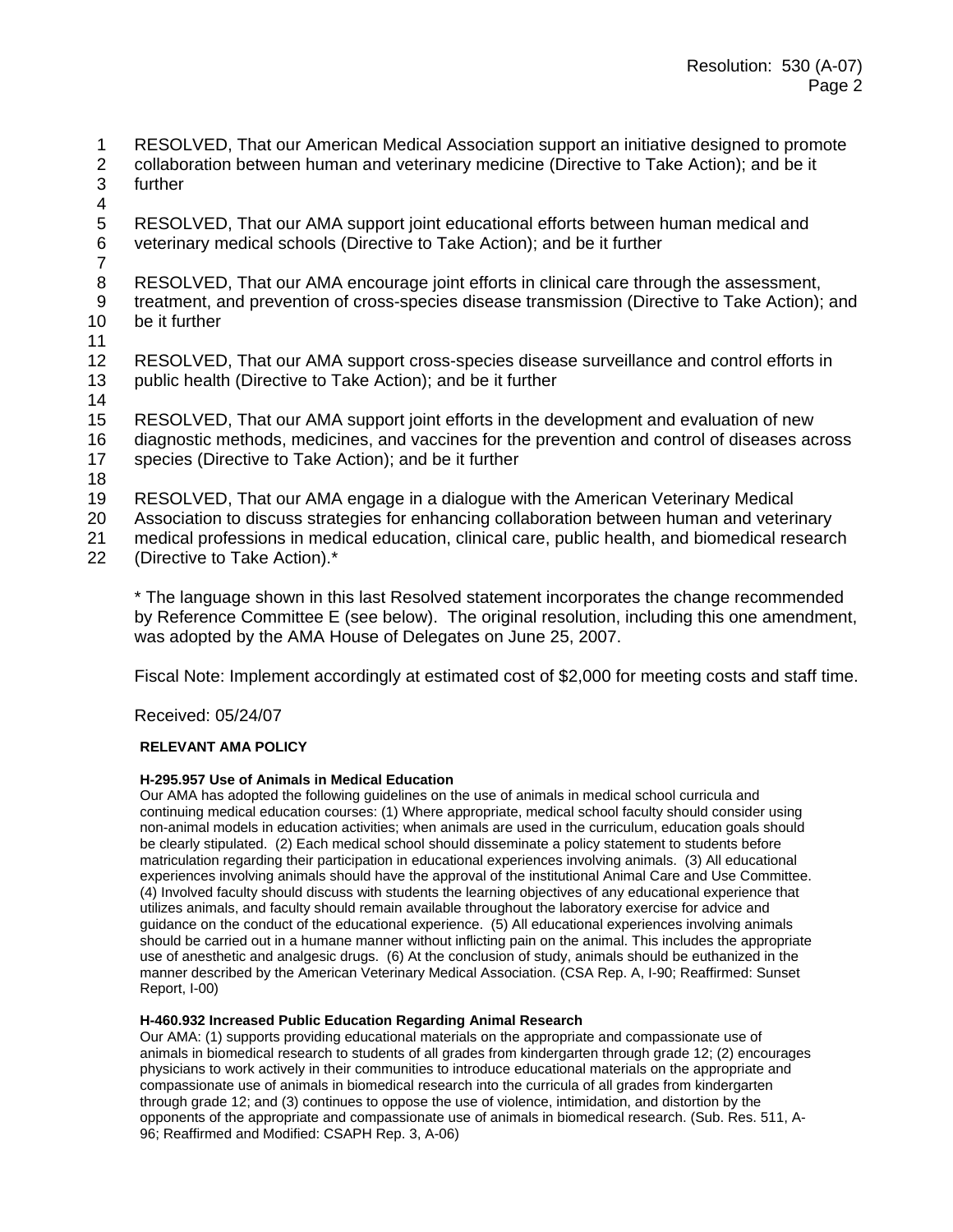Reference Committee E (A-07) Page 3

**See also: H-460.979 Use of Animals in Research H-460.985 Support for Use of Animals in Teaching, Product Safety Testing and Research H-370.972 Xenotransplantation: Scientific Implications E-2.169 The Ethical Implications of Xenotransplantation H-150.959 Risk of Transmission of Bovine Spongiform Encephalopathy to Humans in the United States D-150.990 Chronic Wasting Disease: Implications for Human Health H-440.895 Antimicrobial Use and Resistance** 

# **AMERICAN MEDICAL ASSOCIATION HOUSE OF DELEGATES (A-07)**

Report of Reference Committee E

Paul C. Matson, MD, Chair

In keeping with Resolution 601 (A-96), the Reference Committee recommends the following consent calendar for acceptance:

## **RECOMMENDED FOR ADOPTION AS AMENDED OR SUBSTITUTED**

(27) RESOLUTION 530 - COLLABORATION BETWEEN HUMAN AND VETERINARY MEDICINE

RECOMMENDATION A:

Madam Speaker, your Reference Committee recommends that the sixth Resolve of Resolution 530 be amended by insertion and deletion on page 2, line 20 to read as follows:

RESOLVED, That our AMA engage in a dialogue with the American Veterinary Medical Association to discuss strategies for enhancing collaboration between human the medical and veterinary medical professions in medical education, clinical care, public health, and biomedical research (Directive to Take Action).

RECOMMENDATION B:

Madam Speaker, your Reference Committee recommends that Resolution 530 be adopted as amended.

Resolution 530 asks that our AMA (1) support an initiative designed to promote collaboration between human and veterinary medicine; (2) support joint educational efforts between human